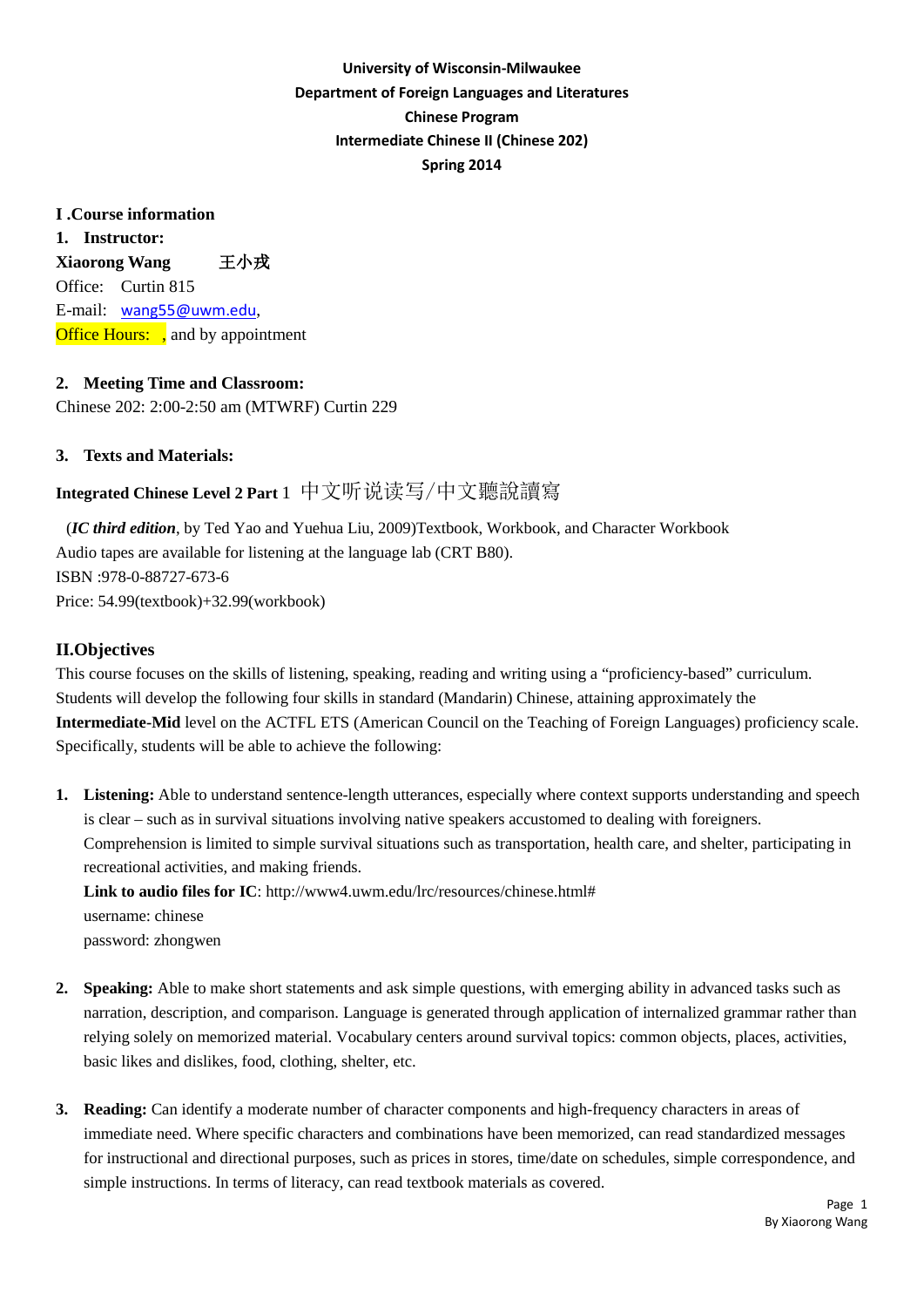**4. Writing:** Able to write simple, short narratives, descriptions and notes on daily topics. Can supply information on simple forms and documents.

# **III. Class Requirements**

# **1. Attendance:**

Attendance is mandatory. **Tardiness for each hour of class will result in 1 points being deducted from the 10 points weekly participation**. Telling the instructor your reason for not coming to class does not mean that you are automatically excused. **One unexcused absence for each hour of class will result in 2 points being deducted from the 10 points weekly participation; you will also miss the dictation of that day which is 5 points.**

Valid excuses for absences include: student illness, serious illness or death in the immediate family, religious holidays, participation in authorized field trips and athletic contests, as well as paper presentations at academic conferences, and job interviews outside of Wisconsin.

Students are obliged to inform the instructor of these circumstances as soon as they can through email notification. Your alarm clocks' failure in setting off is not a valid excuse. While losing points over missing classes is one thing, not having taken enough times of dictation which cannot be made up could pose a serious threat to your final score as well.

# **2. Preparation:**

You are expected to be well prepared for each lesson **BEFORE** class so that class time can be fully utilized for practice at the desired pace.

#### **3. Weekly participation**:

All students are expected to participate actively in language practice every day. Students' class participation and performance will be evaluated weekly and a final score will be given using the following scale:

 $9-10$  = Present with strong indication of excellent preparation

7-8= Present with some indication of good preparation

5-6 = Present with some indication of mediocre preparation

- 3-4 = Present with some indication of inadequate preparation
- 1-2 = Present with almost no indication of prior preparation

# **4. Program Activities Participation:**

You are required to attend **at least five Chinese program activities**, such as Chinese Table (starts from 2<sup>nd</sup> week, Friday 12:00-12:50pm CRT ), Chinese club activities, program parties, etc. You need to submit your meeting record with language partners with time, content and signature if none of above works for your schedule. **Please talk to the instructor at the beginning of the semester if you have other plans.**

# **5. Daily Preview Quizzes:**

**The purpose of daily quizzes is to help students to preview the text, new grammar and vocabulary for the coming class. With enough preparation, you can be fully involved in class drill and activities.**

- a) Quiz will be summary with 5 new words when **a new part starts**. To prepare for summary, you could start with reading the text and understand the main idea, then go over the vocabulary list and choose five words to use in your summary. Your summary must be related to the text and at least three sentences.
- b) On other days, quizzes will be **answering two questions with given grammar patterns/vocabulary**. The questions with given patterns will be put on D2L in advance.

# **6. Homework & Assignments:**

All homework and assignments must be turned in on the due date, as indicated in the weekly schedule. Homework must be turned in on time unless a valid excuse connected with an excused absence is presented. **2 points off for**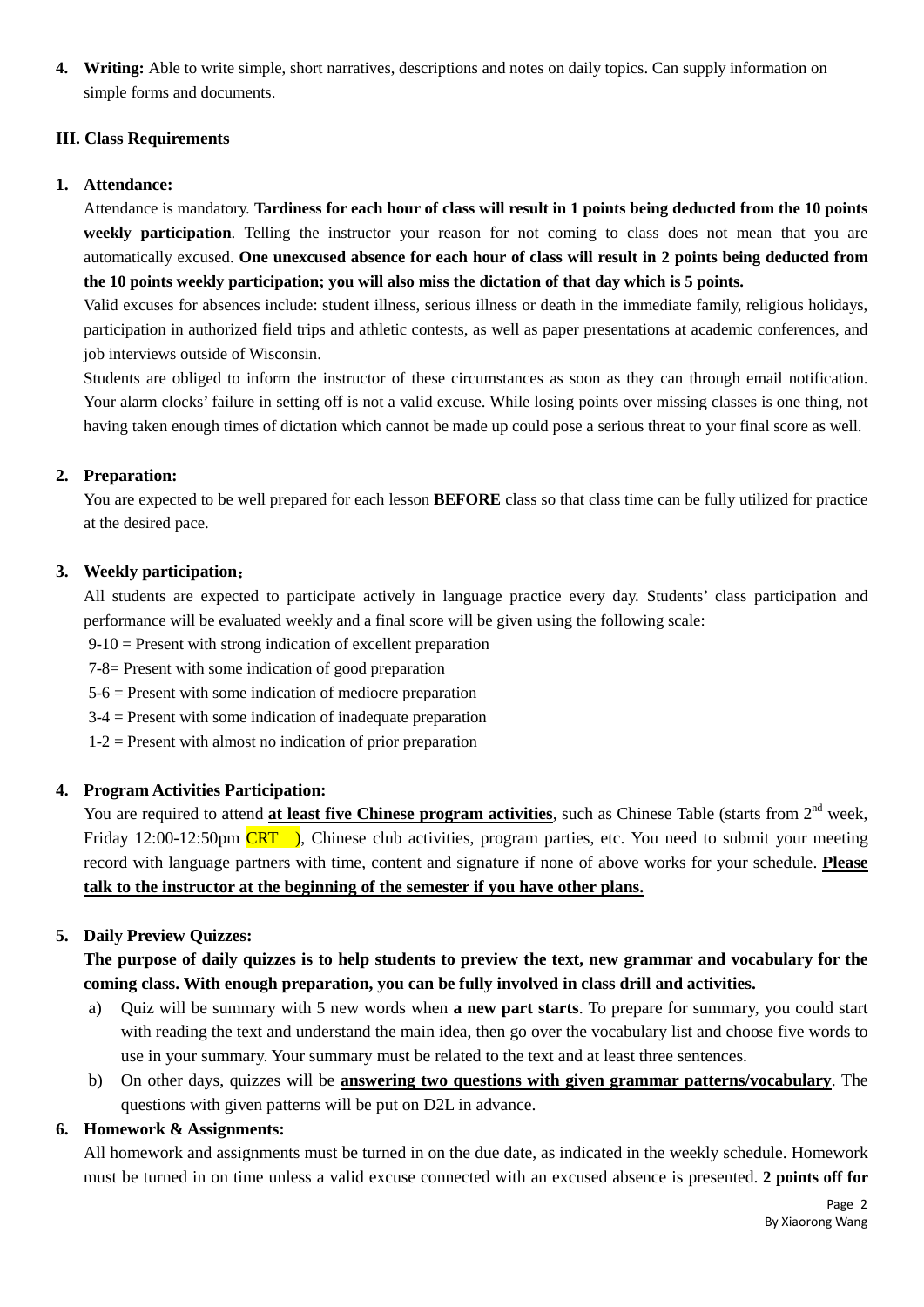**homework turned in late. Homework/writing assignments turned in 2 days later than the due date will not be accepted or graded. The deadlines will be strictly enforced.** If you turn in your **corrections** on the **following Review day**, and the mistakes are corrected, half of deducted points will be returned back. **The correction must be on a separated paper, attached to original copy.** Multiple choices and T/F need explanations. Corrections of writing part need to be whole sentences. Laoshi do encourage you practice more than once.

#### **7. Final Presentation:**

Detailed instructions on the final project will be handed out two weeks before the presentation week. The goal of the final project is to help review what you have learned during the semester; it will also help integrate your listening, speaking, reading and writing skills together.

#### **8. Grading:**

| <b>Class Participation</b>                                | 10% |  |  |  |
|-----------------------------------------------------------|-----|--|--|--|
| (Including Culture minute; writing character competition) |     |  |  |  |
| <b>Program Activities Participation</b>                   | 5%  |  |  |  |
| (Chinese table; Chinese club activities, etc)             |     |  |  |  |
| Daily Quizzes                                             | 25% |  |  |  |
| Homework & Essay                                          | 30% |  |  |  |
| Tests& Final Presentation                                 | 30% |  |  |  |

\*Culture minute: Two students will give a 1-2 minutes long mini-presentation on every Monday; it could be either a Chinese popular word or phenomenon, or a Chinese culture story. The presenters will be assigned at the beginning of semester.

#### **9. Grading scale:**

| 1000-940 A  | $899 - 870 B +$ | 799-770 C+ | And so on | Below 600 | $\mathbf{F}$ |
|-------------|-----------------|------------|-----------|-----------|--------------|
| $939-900 A$ | 869-840 B       | 769-740 C  |           |           |              |
|             | 839-800 B-      | 739-700 C- |           |           |              |

| <b>IV. Class Routine</b>           |                                                    |                                   |
|------------------------------------|----------------------------------------------------|-----------------------------------|
| <b>Content Covered</b>             | In-class activity                                  | <b>Hand-in</b>                    |
| Day 1: Part 1(Text & Grammar)      | Quiz: summary of part 1 with 5 new words           | $Ouiz + Workbook$ of last chapter |
| Day 2: Part $1(Drill & Activity)$  | Quiz: Answer 2 questions with given patterns/words | Quiz                              |
| Day 3: Part 2(Text & Grammar)      | Quiz: summary of part 2 with 5 new words           | Quiz                              |
| Day 4: Part $2(Drill \&$ Activity) | Quiz: Answer 2 questions with given patterns/words | Quiz                              |
| Day 5: Part 3(Text & Grammar)      | Quiz: summary of part 3 with 5 new words           | Quiz                              |
| Day 6: Part 3(Drill & Activity)    | Quiz: Answer 2 questions with given patterns/words | Quiz                              |
| Day 7: Review 1                    | Quiz: Answer 2 questions with given patterns/words | Quiz                              |
| Day 8: Review 2                    | Quiz: Answer 2 questions with given patterns/words | Quiz                              |
| Day 9: Review 3                    | Quiz: Answer 2 questions with given patterns/words | Corrections                       |
| Day 10:Test                        |                                                    |                                   |

# **V. Learning Strategies:**

1. The key to your success is **daily preparation**. No one can master a language overnight. Read the weekly schedule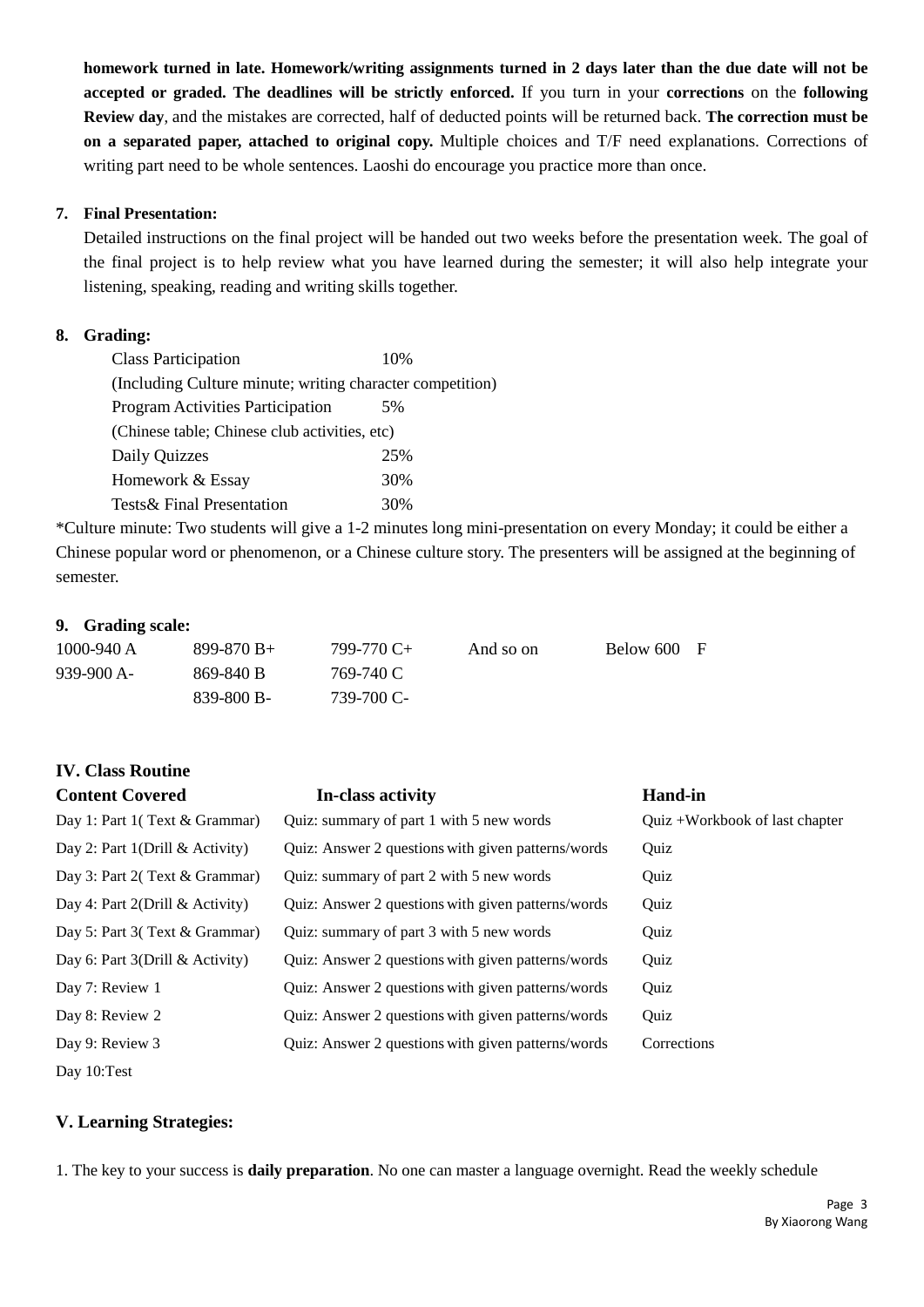carefully so that you will know exactly what to do to prepare for each class.

2. Work with your classmates and help one another. Be creative with your own learning and share your mnemonic tricks and study strategies with classmates.

3. Listen to the audio CDs as much as you can. Preview the assigned vocabulary/text/sentence patterns, and prepare with the goal of performing in class without looking at the textbook in mind.

4. Most important, study hard and enjoy your learning. If you are not doing as well as you expected, don't get frustrated and don't be too hard on yourself. This is difficult for everyone, not just you. If you have any questions, problems, or suggestions during the term, let me know as soon as possible. We are here to help you improve your language proficiency and make your learning more enjoyable.

5. Make use of the available resources on campus:

#### A. **Chinese Language Table:**

In order to help you develop your listening and speaking skills in a more relaxing and enjoyable way, we will have lunch together in Curtin Hall once a week. We will discuss the materials learned in class or just chat about what is happening in our daily lives. You will be amazed by how much you will be able to say in real life conversational situations.

#### B. **Chinese Language Partners**

You are strongly encouraged to meet your Chinese partner face to face or via Skype at least once a week to practice what you have learnt that week, and help his/her English.

#### **C. Chinese Tutor**

UWM PASS provides Chinese tutor service. You are able to sign up for weekly appointments by stopping in Bolton 120 or through our website: [www.uwm.edu/pass](http://www.uwm.edu/pass)

If the hours posted do not work for you, you can fill out a special request form in BOL 180

**D.Chinese Club**: Be an active member of the Club founded by the students of Chinese class.

#### **VI. Class Schedule (Subject to change)**

|                                                                                           | Week Date <b>Lesson</b> to be covered                                                 |  |  |  |
|-------------------------------------------------------------------------------------------|---------------------------------------------------------------------------------------|--|--|--|
| <b>Wk 1:</b> $01/21-01/24$ Review & Introduction, talk about your winter break; L1 (P1-2) |                                                                                       |  |  |  |
|                                                                                           | Wk 2: 01/27-01/31 L1 P2-3, Review and Oral Test                                       |  |  |  |
| Wk 3: 02/03-02/07 L2 P1-3                                                                 |                                                                                       |  |  |  |
|                                                                                           | Wk 4: 02/10-02/14 L2 P3, Review(3) and Written Test                                   |  |  |  |
|                                                                                           | Wk 5: 02/17-02/21 L3 P1-3 (Statewide Speech Contest Two extra credits on final grade) |  |  |  |
|                                                                                           | Wk 6: 02/24-02/28 L3 P3, Review(3) and Oral Test,                                     |  |  |  |
| Wk 7: 03/03-03/07 L4 P1-3                                                                 |                                                                                       |  |  |  |